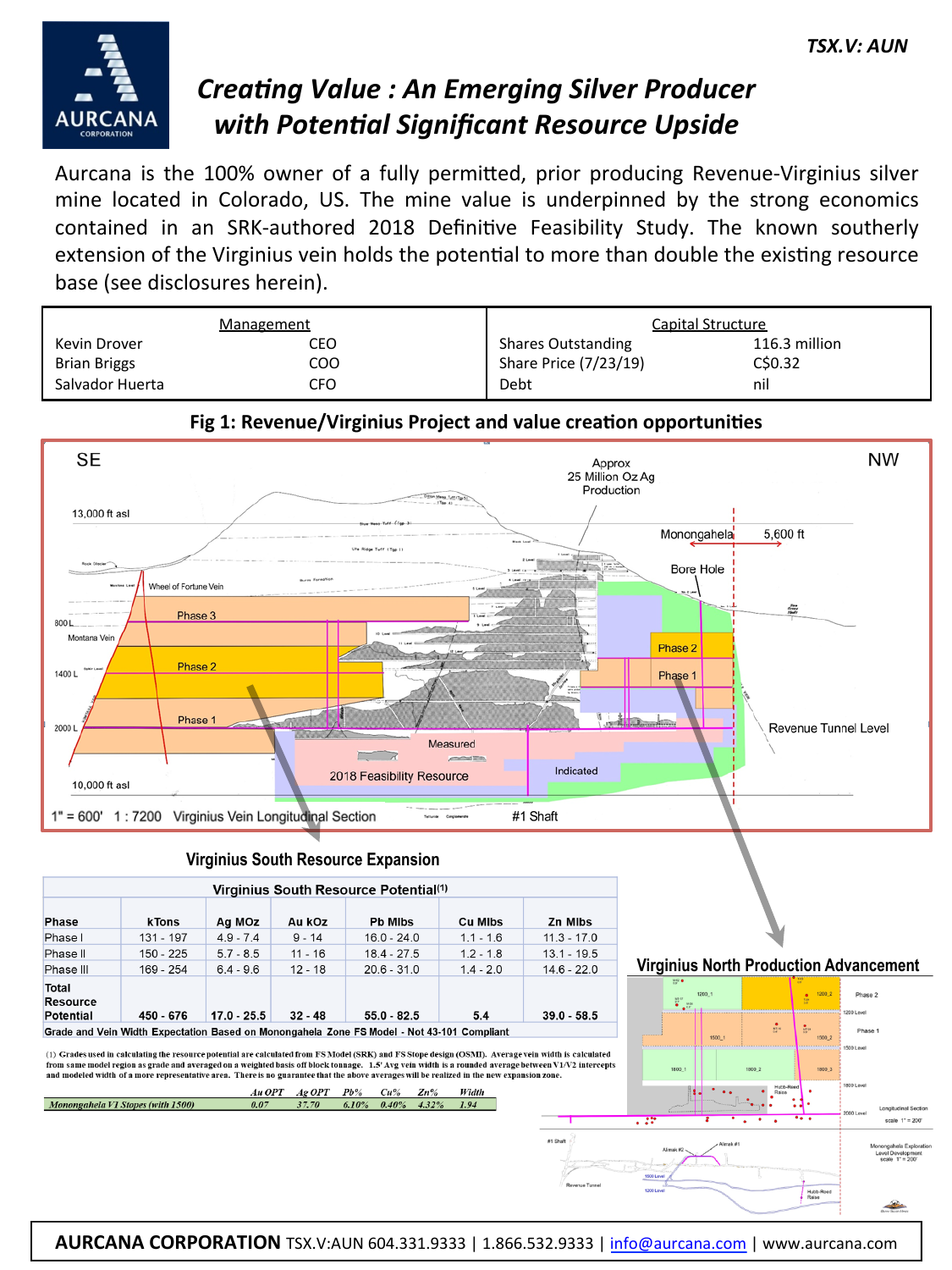

#### **Corporate Vision**

Advance Production (Virginius North Development Plan): Execute initial underground development as outlined in the Revenue-Virginius 2018 Feasibility Study (2018 FS) including a QA/QC defined sampling program on all vein exposures in level development headings on the Virginius vein.

|                          |             | Approx. \$4.0m Approx. 9 months Approx. 3 months savings |                                     | Est. \$7.0 $m$ in As much as 8 $mm$ oz Ag in additional |
|--------------------------|-------------|----------------------------------------------------------|-------------------------------------|---------------------------------------------------------|
| in spending <sup>1</sup> | to complete | in time to production                                    | $\int$ capital savings <sup>2</sup> | resources plus by-products                              |

The goal of this program is to advance the mine in line with the 2018 FS to reduce time and capital required to *complete the restart and increase reserves* / resources. In addition to direct reductions in subsequent capital requirements, time saved will reduce upfront G&A and surface costs.

*Sampling* of the newly available faces created during this development could potentially add an additional 8 million *ounces* of Ag to the resource and reserve (along with the by-products). At a minimum this program should upgrade *certain current inferred mineral resources excluded from the 2018 FS containing additional 1.9 M oz Ag, 2.5K oz Au, 3.7 M* lbs Pb, and 4.1 M lbs Zn within 38 ktons of ore.

**Expand Resources (Virginius South):** Expand mineral resources and reserves by development on the Virginius vein to the south of historic mining areas, along with targeted development and drilling.

|                | Approx. 7 months | Approx. \$3.5m in                                                             | Est. <b>\$8.0m</b> in | As much as 26mm oz Ag in additional |
|----------------|------------------|-------------------------------------------------------------------------------|-----------------------|-------------------------------------|
| $ $ phases $ $ | per phase        | spending <sup>1</sup> per phase $\left  \right $ capital savings <sup>2</sup> |                       | resources plus by-products          |

The goal of this three-phase program is to achieve a significant increase in mineral resources at the RV Mine as compared to the current mineral resources defined in the 2018 FS.

Given the Virginius vein average width over the expansion area to be evaluated (as shown above in Figure 1), Aurcana *believes* that between 450 to 676 ktons is a reasonable estimate of the tonnage in the target area. Assuming that this target area would have similar grades to the 2018 FS reserve stopes (for the tonnages noted above) this would equate to between 17 and 25.5<sup>3</sup> million ounces of Ag, 32 to 48 thousand ounces of Au, 55 to 82.5 million lbs Pb, and 39 and *58.5* million lbs of Zn. The foregoing potential quantity and grade is conceptual in nature as there has been insufficient *exploration to define a mineral resource, and it is uncertain if further exploration will result in the foregoing exploration target being delineated as a mineral resource.* 

*Each* phase of the program is expected to last approximately 7 months and average \$3.5 million per phase (\$10.5 *million* and 22 months in total). The level development completed during this program can be utilized in future production and should also reduce future capital spending for production in the same area by approximately \$8 million.

**Restart Production:** Independent of above strategies, continue to seek production financing and make production decision for the Revenue Mine.

|                  | \$40 million <sup>4</sup> in total   9 months to positive Free   2-3mm oz Ag   LOM average \$8.00/              |                          |                         | 6+ vears of                  |
|------------------|-----------------------------------------------------------------------------------------------------------------|--------------------------|-------------------------|------------------------------|
|                  | capital, less potential cash flow <sup>4</sup> , less potential per year <sup>4</sup> plus oz Ag AISC after by- |                          |                         | Reserves <sup>4</sup> , plus |
| reductions above | reductions above                                                                                                | by-products <sup>4</sup> | products <sup>4,5</sup> | additional upside            |

Grow: Examine opportunities for long-term resource exploration, adjacent property acquisition and M&A

(1) **Excluding Corporate and site G&A and other holding costs, excluding contingency** 

(2) **Includes cost reduction associated with time savings** 

(3) **Grades below are calculated from FS Model (SRK) and FS Stope design (OSMI). Average vein width is calculated from same model region as grade and averaged on a weighted basis off block tonnage. 1.5' Avg vein width is a rounded average between V1/V2 intercepts and modeled width of a more representative area. There is no guarantee that the above averages will be realized in the new expansion zone.** 

|                                                             | $\alpha$ dt<br>AИ | $OP^{\tau}$<br>AΩ | Pb%   | u%       | $\mathbf{Zn\%}$ | Width |
|-------------------------------------------------------------|-------------------|-------------------|-------|----------|-----------------|-------|
| 1500 Inferred)<br><b>Monongahela</b><br><b>Stopes (with</b> | 0.07              | 37.70             | 6.10% | $0.40\%$ | 4.32%           | 1.94  |

(4) **Based on the NI 43-101 OSMI Feasibility Study issued by SRK Consulting (U.S.), Inc. effective June 15, 2018 ("FS");**  (5) **AISC or All In Sustaining Costs is a non-IFRS and Non-GAAP measure; AISC includes all production costs related to extraction and processing as well as costs associated with transportation, treatment, refining and other selling costs plus capital costs; By-product credits for Au, Pb & Zn calculated with the FS Price Deck: Ag \$18.50/oz, Au \$1,300/oz, Pb \$1.00/lb, Zn \$1.20/lb.** 

**AURCANA CORPORATION** TSX.V:AUN 604.331.9333 | 1.866.532.9333 | info@aurcana.com | www.aurcana.com